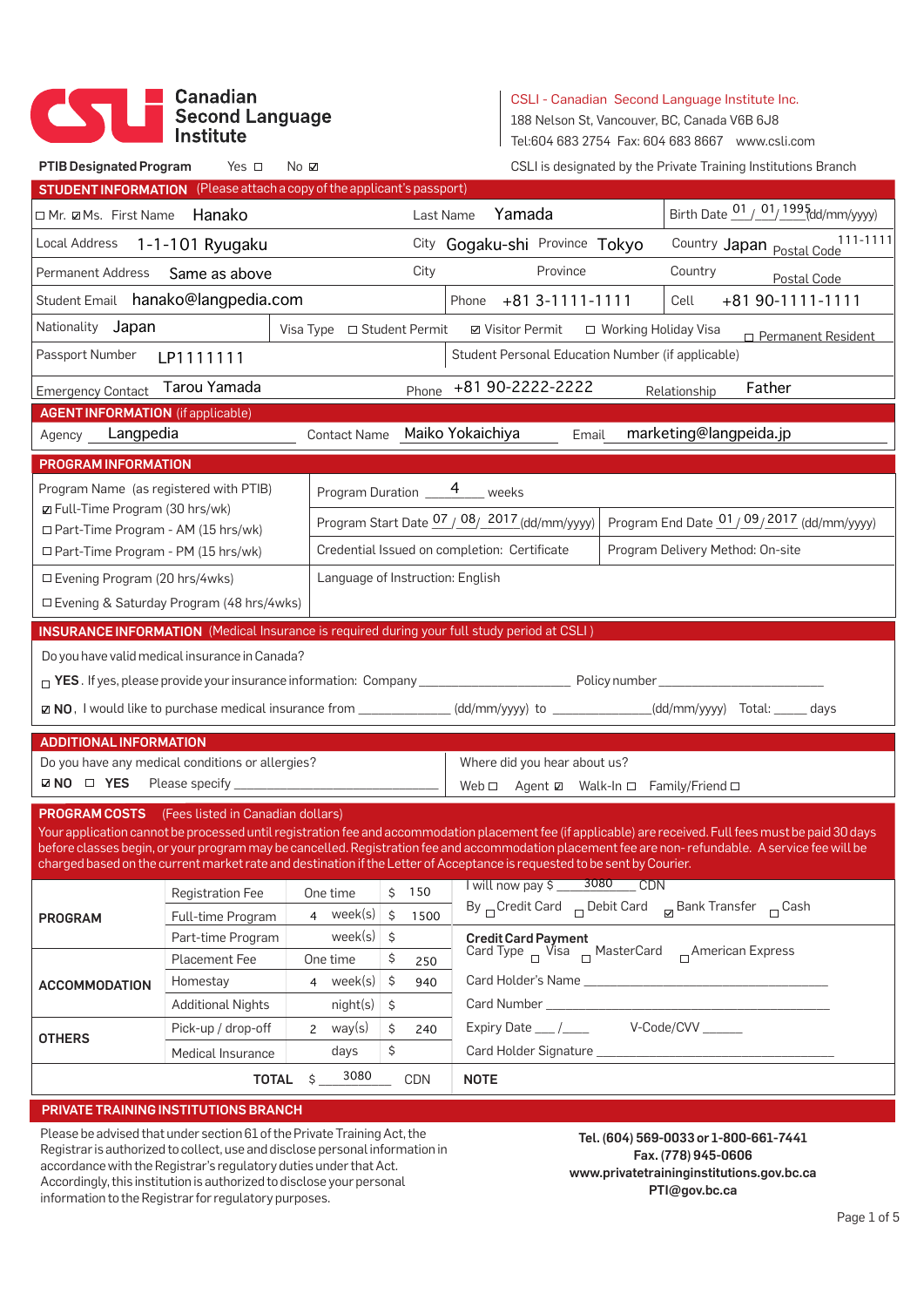#### REFUND POLICY

#### FEES

The Registration fee and Accommodation Placement fee are non-refundable. Refunds are based on net funds received by CSLI.

Refunds are calculated according to the date of withdrawal by written notice, not according to the date the notice was received. Refunds are calculated by week, not by day, and based on the net funds received by CSLI. All refunds are issued within 30 days of receiving written notice of withdrawal or change. All requests for refunds must be received by CSLI in writing, dated and signed by the student requesting the refund. Disputes regarding refund policy must be received in writing, addressed to the Campus Manager or Delegate at CSLI, within 14 days of receipt of a refund from CSLI. A response can be expected from CSLI within 7 working days from the date the notification of dispute is received.

CSLI Golden Experience Program, customized programs, package programs and private tutoring follow their own refund policy if a separate terms and conditions are set for the program.

TUITION Refunds are based on net funds received by CSLI and a written notice is required. Any program changes resulting in a shorter study period or length than original registration will be deemed a withdrawal, and the refund will be calculated as follows:

## Before program start:

1. Withdrawal within 7 calendar days after contract made: Full tuition refund minus \$250 or 5% of tuition, whichever is less

2. Withdrawal 30 calendar days or more before original start date and more than 7 calendar days after contract made: Full tuition refund minus \$1000 or 10% of tuition, whichever is less

3. Withdrawal less than 30 calendar days before original start date and more than 7 calendar days after contract made: Full tuition refund minus \$1300 or 20% of tuition, whichever is less

# After program start:

1. Withdrawal or dismissal within first 10% of program: 70% refund

2. Withdrawal or dismissal between 10% and before 30% of program completed: 50% refund

3. Withdrawal or dismissal after 30% of program completed: no refund

#### Declined visa:

In situations when the visa is declined, CSLI will give a full refund based on net funds received less the registration fee, accommodation placement fee, and all bank transfer charges. CSLI needs to be notified in writing prior of the program start date that the student's visa was denied. A copy of the denial letter from the Canadian Embassy must be provided to CSLI at that time. If CSLI is notified after the program start date without any previous notification about visa delay or denial, a \$200 administration fee will be added on top of the registration fee, accommodation placement fee, and bank transfer charges withheld from the refund. Where a student did not meet the CSLI and/or program specific minimum requirements for admission through no misrepresentation or fault of their own, all tuition and fees paid under the contract are refundable, less the applicable non-refundable student application or registration fee.

# WITHDRAWAL POLICY

1. A student may be entitled to a refund of tuition fees in the event that: The student provides written notice to CSLI that he or she is withdrawing from the program, or the student is asked to withdraw (See Dismissal Policy).

2. The written notice of withdrawal may be delivered in any manner provided that a receipt or other verification is available that indicates the date on which the notice is delivered, such as email, letter, etc.

3. The notice of withdrawal is deemed to be effective from the date it is delivered.

4. The refund to which a student is entitled is calculated on the total tuition fees due under the contract. Where total tuition fees have not yet been collected, CSLI is not responsible for refunding more than has been collected to date and a student may be required to make up for monies due under the contract. 5. If CSLI has received fees in excess of the amount it is entitled to under the student contract, the excess amount is refunded.

6. Refunds owed to students are paid within 30 days of receiving written notification of withdrawal received by CSLI and all required supporting documentation.

# STUDENT DECLARATION

# Hanako Yamada

• I have read, understood, and agreed to the terms and conditions of this enrolment contract;

- I have received a signed copy of this contract;
- I have represented to the institution and provided evidence to prove that I meet all of the admission requirements for this program of study;
- I have read, understood and agreed to the institution's following documents and a copy has been provided to me:
	- Tuition and Fee Refund Policy - Dispute Resolution
- Admissions Policy - Attendance Policy
- Grade Appeal Policy - Dismissal Policy

(student's full name) declare that:

• The information provided is true and accurate and I am 19 years of age or older. If under the age of 19, a parent or legal guardian must also sign the contract; and

• I consent to the sharing, in accordance with Provincial privacy legislation, of my enrolment and reporting information between CSLI and Immigration, Refugees and Citizenship Canada, as necessary, for the purposes of the International Student Program. Should you have any questions about the collection, disclosure and use of personal information you may contact: Director, Regulation, Private Training Institutions Branch, Governance, Legislation and Strategic Policy Division, Ministry of Advanced Education, 203 - 1155 W. Pender St, Vancouver, BC V6E 2P4 or by telephone at 604 569-0019.

| <b>Student Signature</b>                        | Date (dd/mm/yyyy) | Signature of legal Guardian or Representative | Date (dd/mm/yyyy) |
|-------------------------------------------------|-------------------|-----------------------------------------------|-------------------|
|                                                 | 01/07/2017        |                                               |                   |
|                                                 |                   |                                               |                   |
| <b>INSTITUTION SIGNATURE</b>                    |                   |                                               |                   |
| <b>Printed Name of Institute Representative</b> | Title             | Signature of Institution Representative       | Date (dd/mm/yyyy) |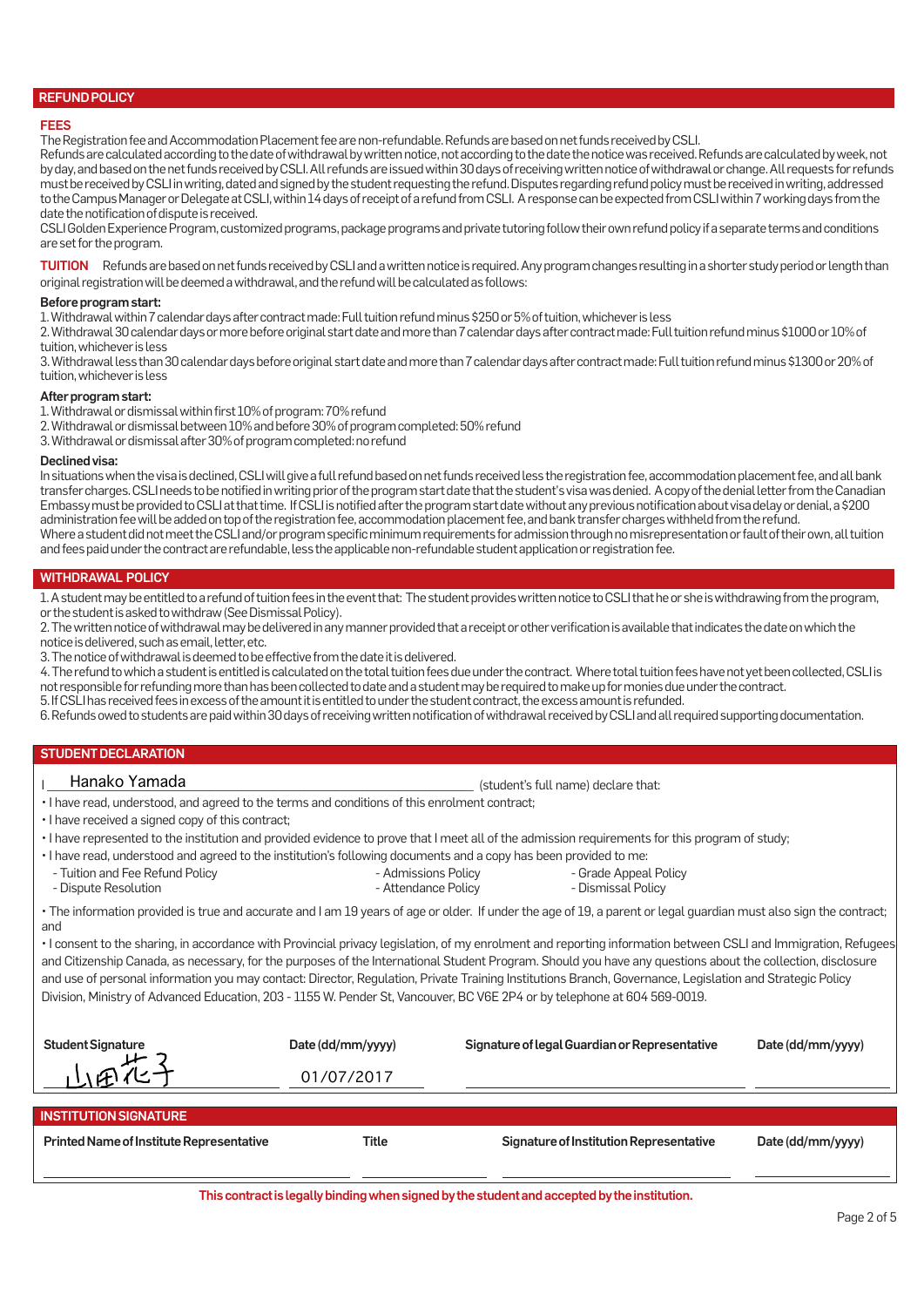# SCHOOL POLICIES

1. Admission Policy – Students must satisfy Immigration requirements, pay all fees, and agree to CSLI Policies and Procedures.

2. Medical Insurance Policy – The student must have medical insurance while studying at CSLI.

3. English Only Policy – Students must speak only English in school or during school outings.

4. Student Attendance policy – Students must maintain at least 70% attendance. Failure to do so may result in withholding of graduation certificate.

5. Student Information policy – Students must keep their contact details up to date.

6. Behaviour – Students must act appropriately towards staff, other students, and the school. CSLI does not tolerate the use of illegal substances. Behaviour that is found to be unacceptable may result in written disciplinary warnings. CSLI reserves the right to accompany any written warnings with suspension from CSLI. 7. Yellow card – Failure to follow CSLI school policies may result in students receiving a Yellow Card. Should a student receive a Yellow Card, they will be asked to leave the school for the day. If a student receives a second Yellow Card, they will be suspended from school for one week. Upon returning to school, if an third Yellow Card is issued, the situation will result in a permanent expulsion.

8. Student Commitment – Students must be aware of 'Student Commitments' posted in classrooms and follow it to ensure achieving their English learning goals successfully.

9. Safety Policy – CSLI is committed to providing a safe environment for students, instructors and employees. CSLI makes every effort to ensure all machinery and equipment are properly maintained and any required safety devices are in working order. Any concerns or issues must be reported to the Campus Manager or Delegate.

10. Use and Disclosure of Personal Information – The information that students have provided to CSLI is collected under the Freedom of Information and Protection of Privacy Act. The information will be used to facilitate our registration procedures, maintain academic history, administer, evaluate and market programs for statistical purposes. Their personal information is protected and can be viewed upon request. CSLI reserves the right to inform recruiters and parents of any students under the age of 19 regarding class marks and attendance, program changes and cancellations, and any actions or behaviors that contravene any of CSLI's policies. CSLI reserves the right to inform Citizenship and Immigration Canada of any cancellations and of students who do not show up for their intended program of study.

Questions regarding CSLI policies can be obtained at:

Tel: 604.683.2754 Email: esl@csli.com 188 Nelson Street, Vancouver, British Columbia V6B 6J8 Canada www.csli.com

# ATTENDANCE POLICY

CSLI has the following expectations with regards to students' attendance. Students must:

1. Report any absence due to illness (or other valid reasons) to CSLI on the first and each subsequent day of absence either by leaving a message on the CSLI telephone system, by calling the school prior to 9 am, or by sending an e-mail.

2. Students must maintain an attendance average of at least 70% to receive a graduation certificate.

# DISMISSAL POLICY

CSLI expects its students to meet all admission requirements and adhere to a code of conduct during their studies. Behaviour that is found to be unacceptable may result in written disciplinary warnings. CSLI reserves the right to accompany any written warnings with a suspension.

### Code of Conduct

Expectations for Students:

- 1. Attend classes in accordance with CSLI Attendance Policy
- 2. Act appropriately towards staff, other students and the school
- 3. CSLI does not tolerate the use of illegal substances
- 4. Abstain from cell phone use in class unless permission is given

5. Communicate in English only

reported to the police: 1. Physical assault or other violent acts committed on or off CSLI's campus against any student 2. Verbal abuse or threat

Any of the following, if substantiated will result in immediate dismissal without a warning letter or probationary period. Any illegal activity will be

3. Vandalism of CSLI property 4. Theft

# Dismissal Procedure

1. All concerns relating to student misconduct shall be directed to the Campus Manager or Delegate. Concerns may be brought forward by staff, students or the public. Concerns may be brought forward personally. Formal complaints must be in writing.

2. The Campus Manager or Delegate will arrange to meet with the student to discuss the concern within 5 school days of receiving the formal complaint. The meeting must be documented.

3. Following the meeting with the student, the Campus Manager or Delegate will conduct further investigation to determine whether the concerns can be substantiated. The results of the investigation must be documented.

4. Any additional investigation shall be completed within 5 school days of the initial meeting with the student. The results of the additional investigation must be documented.

5. The Campus Manager or Delegate will meet with the student and do one of the following:

a. Determine that the concern(s) were not substantiated;

- b. Determine that the concern(s) were substantiated in whole or in part, and depending upon severity, either:
- a.Give the student a verbal warning and set out consequences for further misconduct
- b.Give the student a written warning and set out consequences for further misconduct

c.Set a probationary period with appropriate conditions set out in a probationary letter;

Recommend verbally and in writing that the student be dismissed from CSLI. A Letter of Dismissal will be issued to the student.

6. The Campus Manager or Delegate will prepare a written summary of the findings, substantiated by the documentation collected and:

a. A copy of the summary will be given to the student

b. The original will be placed in the students' file and the Dispute Resolution binder.

7.If the student is issued a written warning or is placed on probation, the Campus Manager or Delegate, and the student, will both sign the warning or probationary letter and the will receive a copy. The original will be placed in the student's file.

8.If the recommendation is to dismiss the student, the Campus Manager or Delegate will discuss the situation with the President and gain written approval to dismiss the student. The Campus Manager or Delegate will then meet with the student to formally dismiss him/her from study at CSLI. The Campus Manager or Delegate will provide the student a Letter of Dismissal and a calculation of refund due or tuition owing.

9. If a refund is due according to CSLI's refund policy, the Campus Manager or Delegate will ensure that a cheque is forwarded to the student within 30 days of the dismissal.

10. If the student owes tuition or other fees to CSLI, the Campus Manager or Delegate may undertake the collection of the amount owing.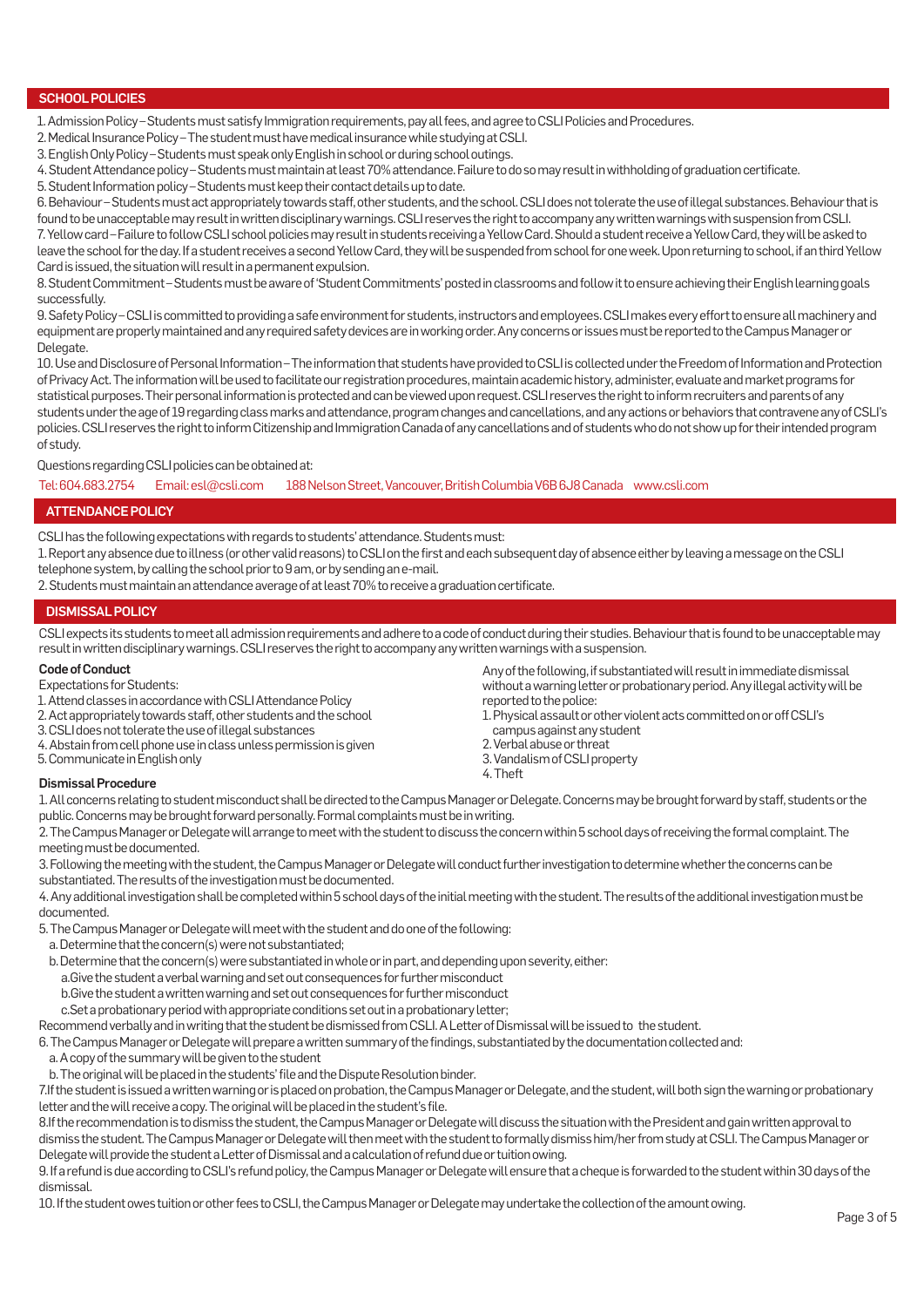# ADMISSION POLICY

1. Be 17 years old by the first day of class, unless specified differently on customized group student and agent contracts.

#### 2. Meet Canadian visa requirements

 Refer to the nearest Canadian embassy or consulate to ensure there is sufficient time to obtain the proper documents. For study in Canada longer than six months, a student must have a visa before arriving in Canada.

#### 3.Have medical insurance while studying at CSLI

Proper medical insurance should be obtained prior to leaving a student's country; alternatively, CSLI can offer comprehensive medical protection.

Contact CSLI for more information about our medical insurance and prices to obtain.

#### 4.Agree with all CSLI Policies and Procedures

#### PRIVACY POLICY

Under the Freedom of Information and Protection of Privacy Act students are entitled to access their student file. The personal information collected will only be used for the purpose for which it was originally collected or for a use consistent with that purpose, unless the student consents to other use. CSLI reserves the right to inform Citizenship and Immigration Canada of student status, including any cancellations, and of students who do not show up for their intended program of study.

CSLI reserves the right to inform recruiters and parents of any students under the age of 19 regarding class marks and attendance, program changes and cancellations, and any actions or behaviors that contravene any of CSLI's policies.

Canadian confidentiality laws require any adult (18+) to give permission for information about their studies to be shown to a third party. As such, for the purpose of sending progress reports to the agents or family members, a confidentiality/authorization form will be signed by students.

# DISPUTE RESOLUTION

CSLI provides an opportunity for students to resolve disputes of a serious nature in a fair and equitable manner. The policy applies to all CSLI students who are currently attending or have attended 30 days prior.

# Procedure for Student Disputes

- 1. When a concern arises, the student should address the concern with the individual most directly involved. The student and individual most directly involved, should try to work out a solution to the issue that is mutually satisfactory.
- 2. If the student is not satisfied with the outcome at this level, the student must put his/her concern in writing and request a meeting with the Campus Manager or Delegate who will attempt to resolve the issue for the student.
- 3. At the meeting, the Campus Manager or Delegate, will discuss the concern and desired resolution, as soon as possible, but within five school days of receiving the student's written concern. The meeting will be documented.
- 4. Following the meeting with the student, the Campus Manager or Delegate will conduct enquiries and/or investigations necessary and appropriate to determine whether the student's concerns are substantiated in whole or in part. Those inquiries may involve further discussion(s) with the student either individually or with appropriate CSLI personnel. The results of the investigation will be documented.
- 5. The necessary enquiries and/or investigations shall be completed and a response provided in writing to all involved as soon as possible, but no later than ten school days following the receipt of the student's written concerns. Two options are then available to the Campus Manager or Delegate:

 a. If it is determined that the student's concerns are not substantiated, he/she, on behalf of CSLI will provide a written explanation of the decision and deny the complaint; or

b. If it is determined that the student's concerns are substantiated in whole or in part, CSLI will propose a resolution.

 The student will have five school days to appeal the decision. A copy of the decision and all supporting materials shall be given to the student, a copy will be placed in the CSLI Dispute Binder and the original will be placed in the student file.

- 6. If the student is not satisfied with the determination of the Campus Manager or Delegate, the student must advise the Campus Manager or Delegate as soon as possible but within five school days of being informed of the determination. The Campus Manager or Delegate will immediately refer the matter to the CSLI President.
- 7. The President of CSLI will review the matter and may meet with the student as soon as possible but within ten school days of receipt of the student's appeal. The original decision will either be confirmed or varied by the President in writing within 5 school days after meeting the student. At this point the CSLI's Dispute Resolution Process will be considered exhausted.
- 8. The student, once the CSLI dispute resolution process is complete, may file a complaint with Languages Canada and the Private Training Institutions Branch (PTIB) if he/she feels the institution misled the student regarding the institution or any aspect of its operations.

#### GRADE APPEAL POLICY

CSLI provides an opportunity for students to appeal grades in a fair and equitable manner. The policy applies to all CSLI students who are currently attending or have attended 30 days prior to submitting their concern to the Campus Manager or Delegate.

1. If a student is dissatisfied with a grade received and can provide evidence that a higher grade is warranted he/she should discuss with his/her instructor. The instructor will reconsider the grade and, if warranted, assign a different grade.

2. If the student is not satisfied with the outcome of his/her appeal to the instructor, he/she should submit a written appeal to the Campus Manager or Delegate. 3. The Campus Manager or Delegate, will obtain a copy of the assignment/test in question from the instructor and will have another instructor conduct a review.

4. If the assessment achieves a higher grade on re-mark, the higher grade will be assigned to the student. If the assessment achieves a lower grade on re-mark, the original grade will be retained.

5. Once the re-assessment is complete, the Campus Manager or Delegate will review the process and, once his/her review is complete, the grade will be considered final and cannot be appealed.

6. The decisions on the grade appeal will be provided to students within 15 school days of the Campus Manager or Delegate's receipt of the written complaint.